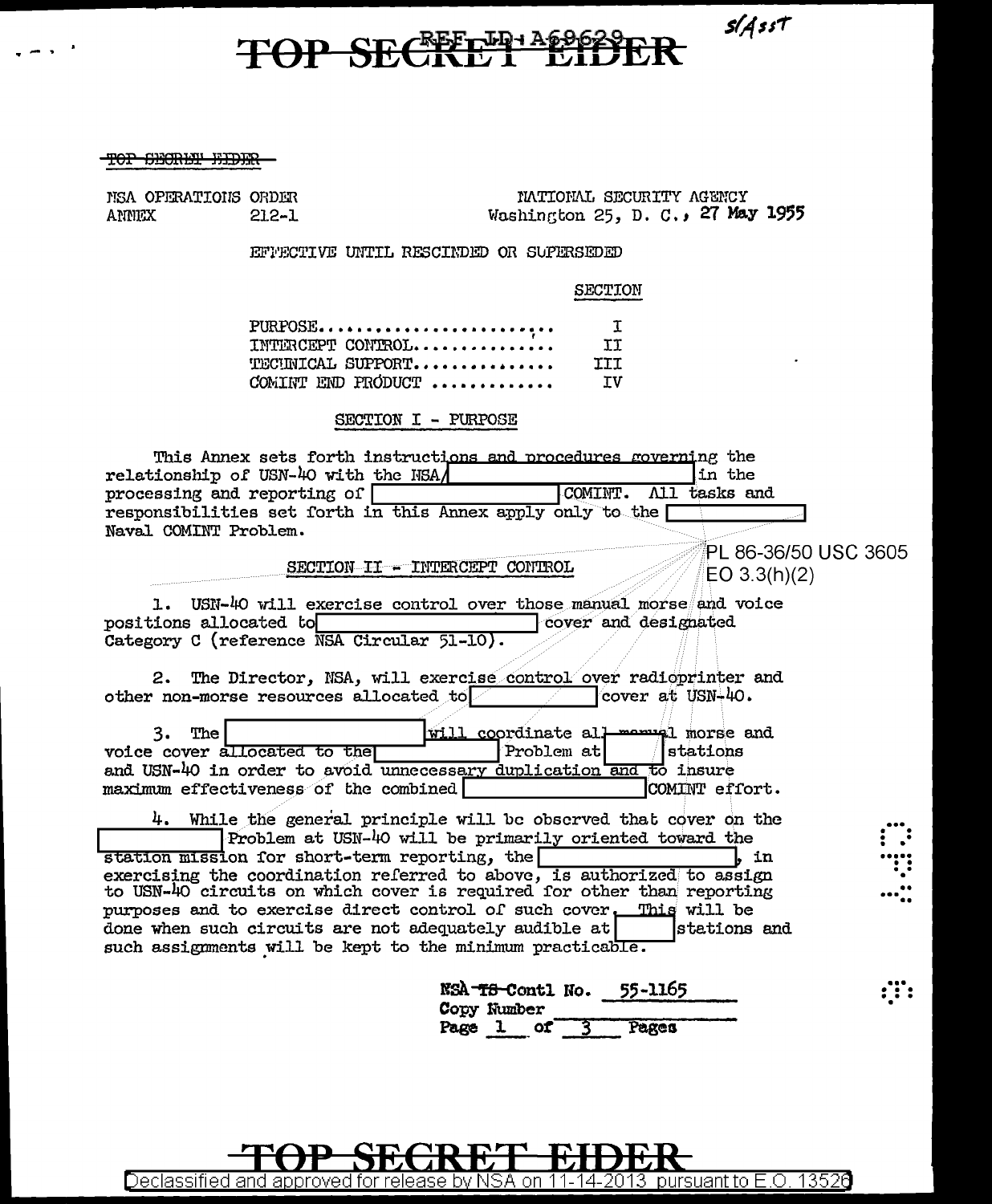# TOP SEERE THOSE TO

### TOP SECRET BIDER

NSA OPERATIONS ORDER ANNEX 212-1

27 May 1955

5. In exercising control over these positions, USN-40 will insure maximum qualitative and quantitative intercept of encrypted messages passed on the cases listed below. Changes to this list will be forwarded to USN-40 by the through technical channels.

| RL 86-36/50 USC 3605                 |  |
|--------------------------------------|--|
| $EQ$ 3.3(h)(2)                       |  |
|                                      |  |
| USN-40<br>6.                         |  |
| of any change in<br>DIRNSA and CNO ( |  |
| USN-40<br>7.                         |  |
| Wee:                                 |  |
|                                      |  |

 $\dddot{...}$ 

by electrical means rill inform the cover effective for more than forty-eight hours. OP-30G) will be information addressees.

will prepare the following intercept coverage reports:

kly station coverage report - one copy by courier to

b. Monthly recapitulation of cover - to the and NSA by courier. This report will be prepared on the first day of the succeeding month.

### SECTION III - SOURCES OF TECHNICAL SUPPORT

will provide technical support to ı. The USN-40. Such technical support will include the following:

- TEXTA а.
- **TECSUM** corrections b.
- frequency plans  $c<sub>1</sub>$
- d. callsign keys
- procedure keys e.
- f. callsign identifications

|      | NSA 418-Contl No.<br>Copy Number |           | 55-1165 |  |
|------|----------------------------------|-----------|---------|--|
| Page |                                  | <b>ot</b> | Pages   |  |

# TOP SECRET EIDER